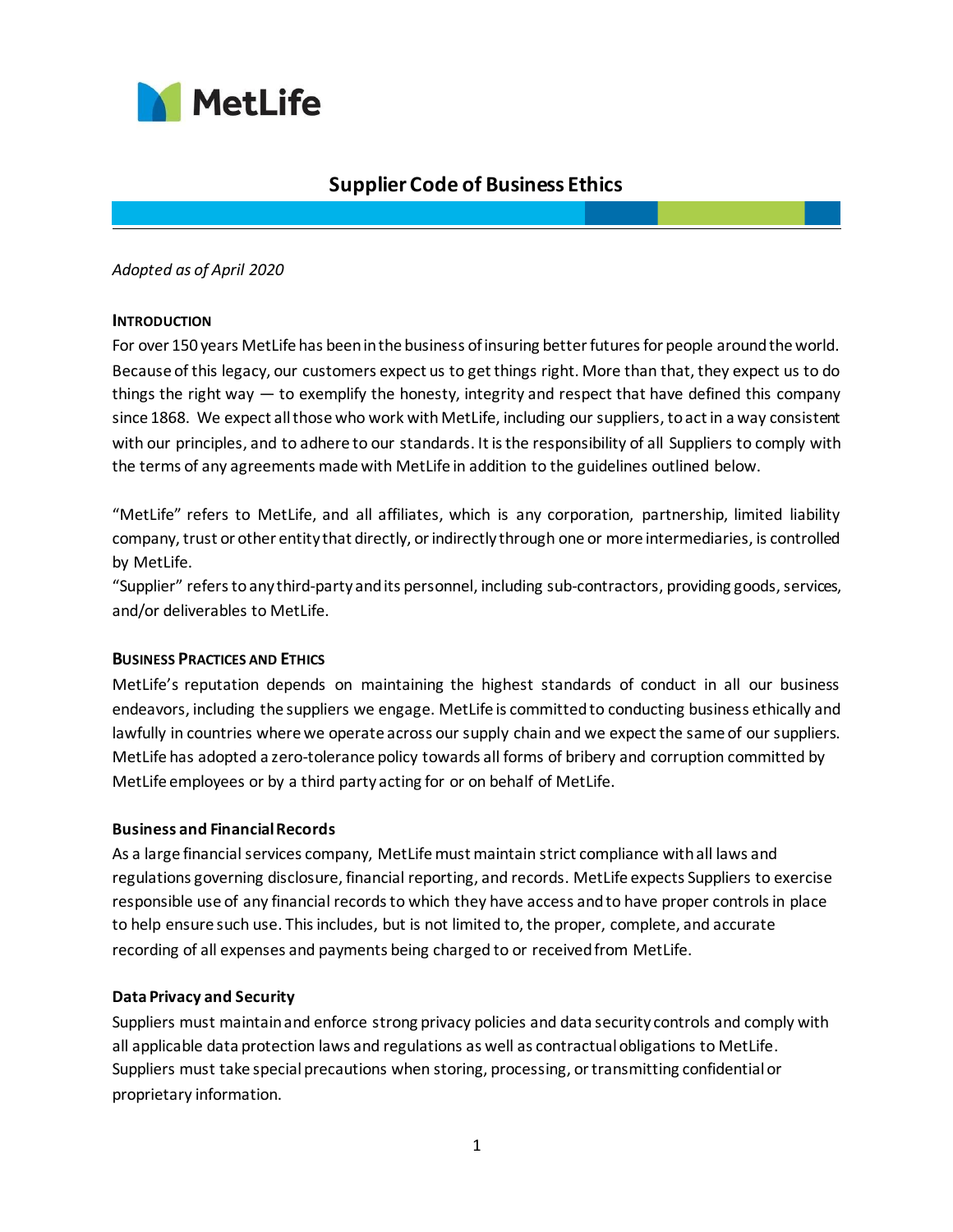

## **Risk Management**

For those goods, services, and deliverables reasonably in scope, Suppliers are expected to have policies in place to comply with MetLife's Third-Party Risk Management (TPRM) program. Suppliers should complete TPRM risk assessment requirements in a timely manner and participate in ongoing monitoring efforts as requested

Suppliers are required to comply with all applicable trade sanctions laws and regulationsincluding import and export laws. Suppliers are prohibited from directly or indirectly providing to MetLife any material or service from a country, person or entity that is subject to U.S. and other applicable regulations that restrict transactions with sanctioned individuals, entities, countries or governments (often referred to as denied, debarred, and/or restricted parties).

## **Conflicts of Interest**

Suppliers should not take action that would impair, or be perceived to impair, the objectivity of its performance putting personal gain or benefit ahead of the interests of MetLife or our customers.

## **Gifts and Entertainment**

The occasional exchange of modest gifts and business entertainment is permitted to the extent that the exchange is appropriately disclosed and does not provide the appearance of impropriety.

## **HUMAN RIGHTS AND FAIR LABOR PRACTICES**

MetLife expects our Suppliers to operate in line with programs representing MetLife's principles, such as MetLife's [Sustainability Program,](https://www.metlife.com/corporate-responsibility/) which prioritizes respect for basic human rights within organizations, including rights to health and safety, life and liberty, and equality. At MetLife, a diverse workforce and culture of inclusion are integral to how we do business and how we serve our customers. We expect Suppliers to commit to inclusive business practices ensuring equal employment opportunity without discrimination or harassment on any basis. Suppliers are encouraged to participate in th[e MetLife](https://www.metlife.com/about-us/corporate-profile/global-procurement/)  [Supplier Inclusion and Diversity Program](https://www.metlife.com/about-us/corporate-profile/global-procurement/) in recognition and support of our shared commitment.

Suppliers should comply with all applicable federal, state, and local employment, equal opportunity, labor, immigration, and wage and hour laws, including those relating to humane treatment, child labor, minimum wage, overtime hours, and legally mandated benefits.

## **ENVIRONMENTAL PROTECTION**

MetLife has a longstanding commitment to [environmental stewardship](https://www.metlife.com/corporate-responsibility/environment/). We expect our Suppliers to comply with all applicable environmental laws and regulations and we invite our Suppliers to align with best practices, and implement systems designed to minimize impact on the environment. Suppliers are encouraged to participate in the MetLife Supply Chain Sustainability Program and disclose their environmental targets, key performance metrics and strategies to reduce their operational impact.